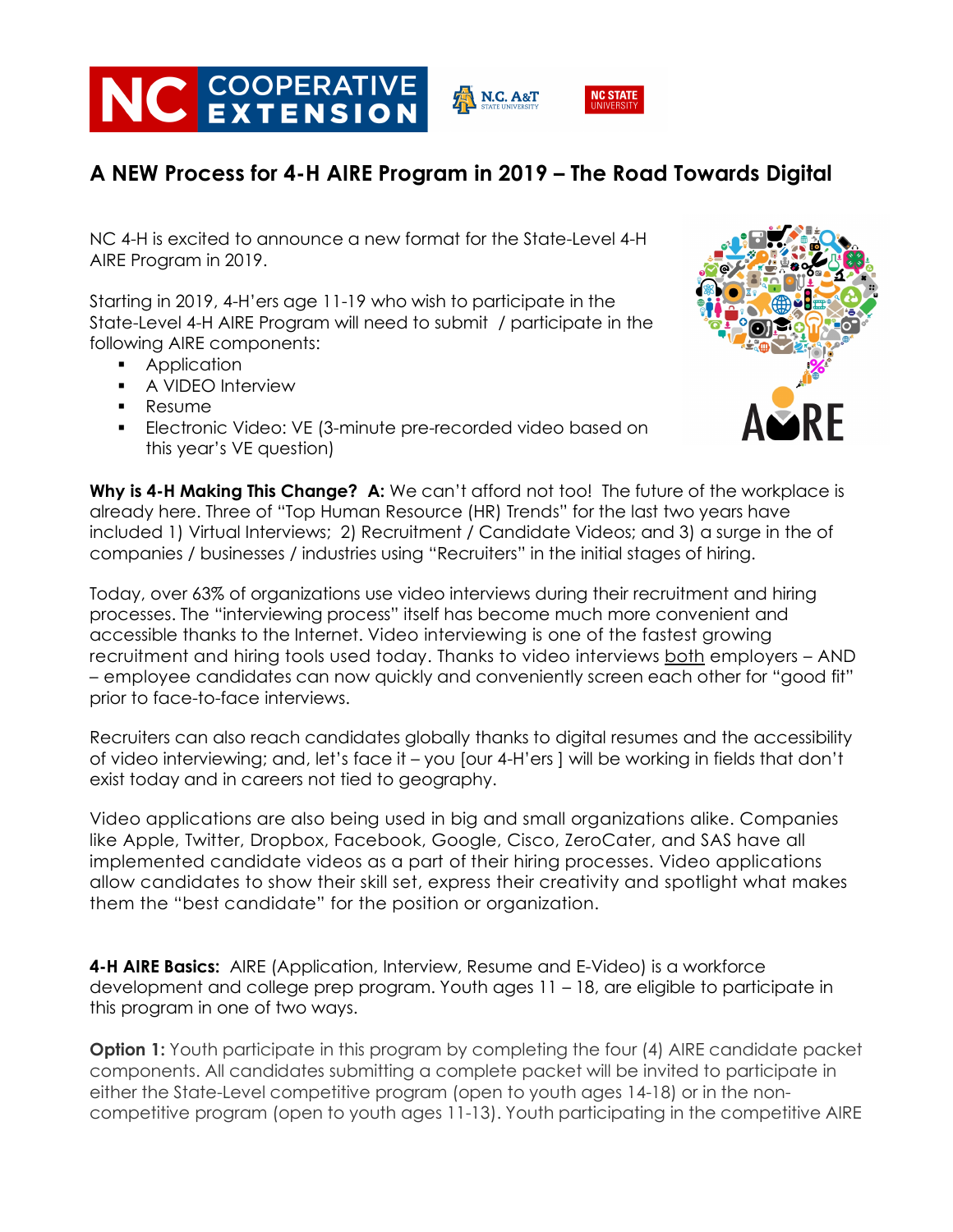program are eligible to be selected to attend national events such as National Congress, National Conference, and International Leadership Conference.

**Option 2:** Youth participate in this program by completing the AIRE program components as self-study and/or as part of their local 4-H program. Option 2: Does not require the participant to submit their AIRE packet for State-level review.

## **State-Level 4-H AIRE Candidate Packet Components**

- 1. **Application:** The 4-H AIRE program uses a simple 3-page application that secures general candidate information, denotes what competitive area the candidate wishes to be considered for (i.e. a trip to National 4-H Conference or National 4-H Congress, etc.) and the local 4-H agents' signature.
- 2. **Video Interview:** Starting in 2019, the State-Level "interview" component of AIRE will be conducted through a secure NCSU Video Interview process (i.e. a live distance video link). AIRE candidates that complete all of the required AIRE components will be invited to participate in a live video interview process. Candidate interviews will take place on-line with a panel of AIRE reviewers. Candidates will be able to sign-up for their own on-line interview re: dates and times to be released later this year.
- **3. Resume:** Candidates should develop and submit a resume that is reflective of both their skills and experiences, AND their 4-H History. Candidates are encouraged to use one of the three main types of resumes used today: Functional, Chronological or a Combination. \*Resumes should be no longer than 3-pages in length.
- 4. **Electronic Video:** Candidates will create and submit a 3-minute video (videos submitted over 3 minutes in length will NOT be viewed / scored). Candidates can use their phones, tablet or computer to record a 3-minute video that covers this year's question (see below). \*Candidates should include a link to their EV on their Resume.
- **EV Prompt for 2019:** "YOU have a background, identity, interest, or talent that is so meaningful that your 4-H AIRE application would be incomplete without it. Share your story."
	- This EV prompt offers all the flexibility a candidate could ask it's got just enough direction to get those creative fountains flowing. Focus on the key words "background," "identity," "interest," and "talent" and use them as launch points for your brainstorming. What about your history, personality, hobbies, or accomplishments might be worth highlighting in a 3-miunte video application? It can be something as small as seeing an episode of a television show (are you living life in the Upside Down?) or as large as the struggle of moving to new school (especially if you had to leave behind friends). The most important thing to consider for this VE prompt is that your subject and/or perspective is dynamic and specific to you and who you are and no one else.